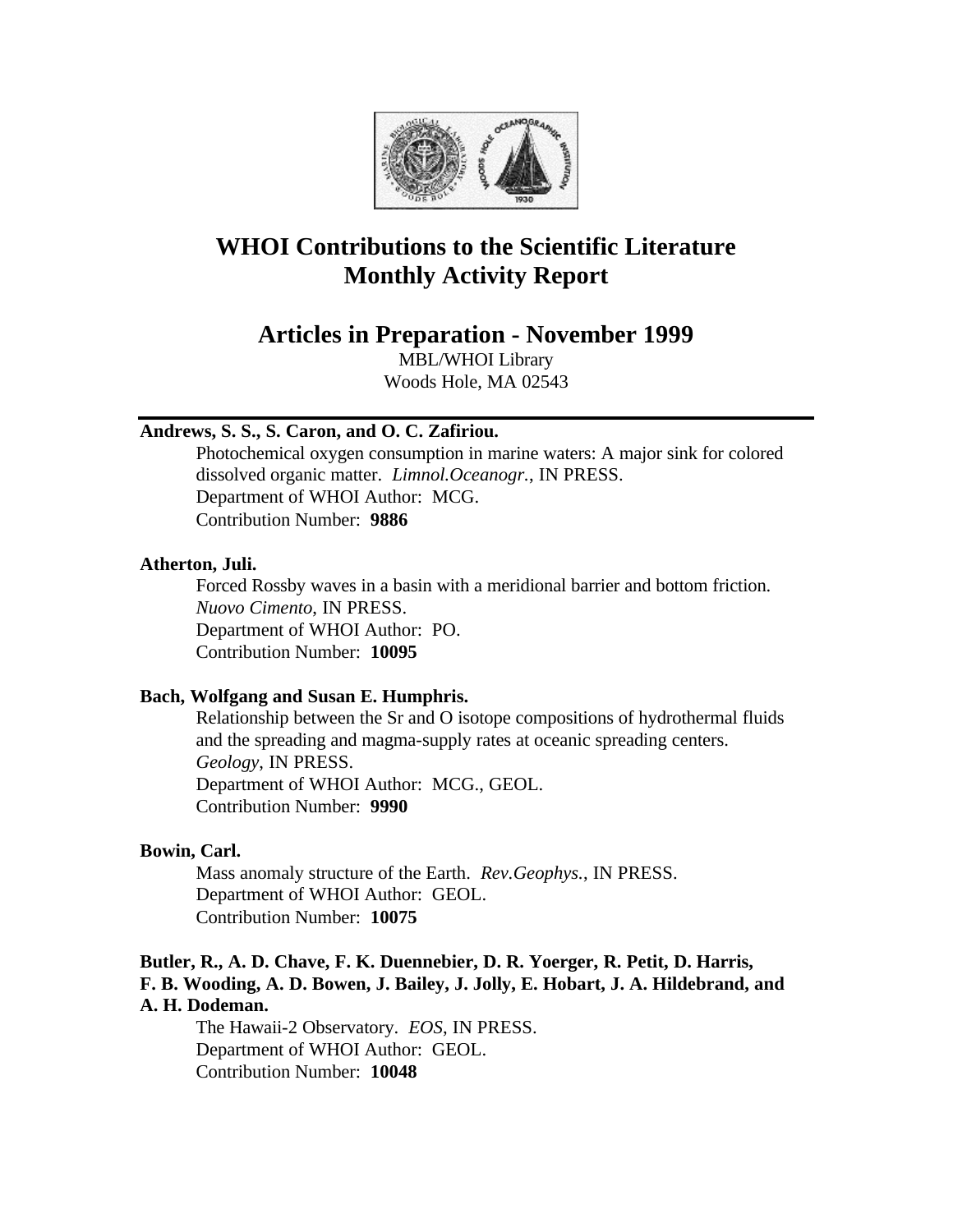# **Canales, J. Pablo, Robert S. Detrick, Jian Lin, John A. Collins, and Douglas R. Toomey.**

Crustal and upper mantle seismic structure beneath the rift mountains and across a non-transform offset at the Mid-Atlantic Ridge (35ºN). *J.Geophys.Res.*, IN PRESS. Department of WHOI Author: GEOL. Contribution Number: **10088**

### **Caswell, Hal.**

Life table responses experiments in ecotoxicology. In: *Demographic Ecotoxicology*, John Wiley Publishers, IN PRESS. Department of WHOI Author: BIO. Contribution Number: **10071**

### **Caswell, Hal.**

Prospective and retrospective perturbation analyses: Their roles in conservation biology. *Ecology*, IN PRESS. Department of WHOI Author: BIO. Contribution Number: **10072**

# **Conte, M. H., N. Ralph, and E. H. Ross.**

Seasonal and interannual variability in deep ocean particle fluxes at the Ocean Flux Program (OFP)/Bermuda Atlantic Time Series (BATS) site in the western Sargasso Sea near Bermuda. *Deep-Sea Res.*, IN PRESS. Department of WHOI Author: MCG. Contribution Number: **9982**

# **Dai, M. H. and C. R. Benitez-Nelson.**

Colloidal organic carbon and <sup>234</sup>Th in the Gulf of Maine. *Mar.Chem.*, IN PRESS. Department of WHOI Author: MCG. Contribution Number: **10080**

### **Elgar, Steve and Edith L. Gallagher.**

Nearshore sand bar migration. *Nature*, IN PRESS. Department of WHOI Author: AOPE. Contribution Number: **10070**

### **Farrington, John W.**

Achievements in chemical oceanography. *Fifty Years of Ocean Discovery,* John H. Steele, ed. National Academies Press, Washington, D. C*.*, IN PRESS. Department of WHOI Author: ADMIN. Contribution Number: **10083**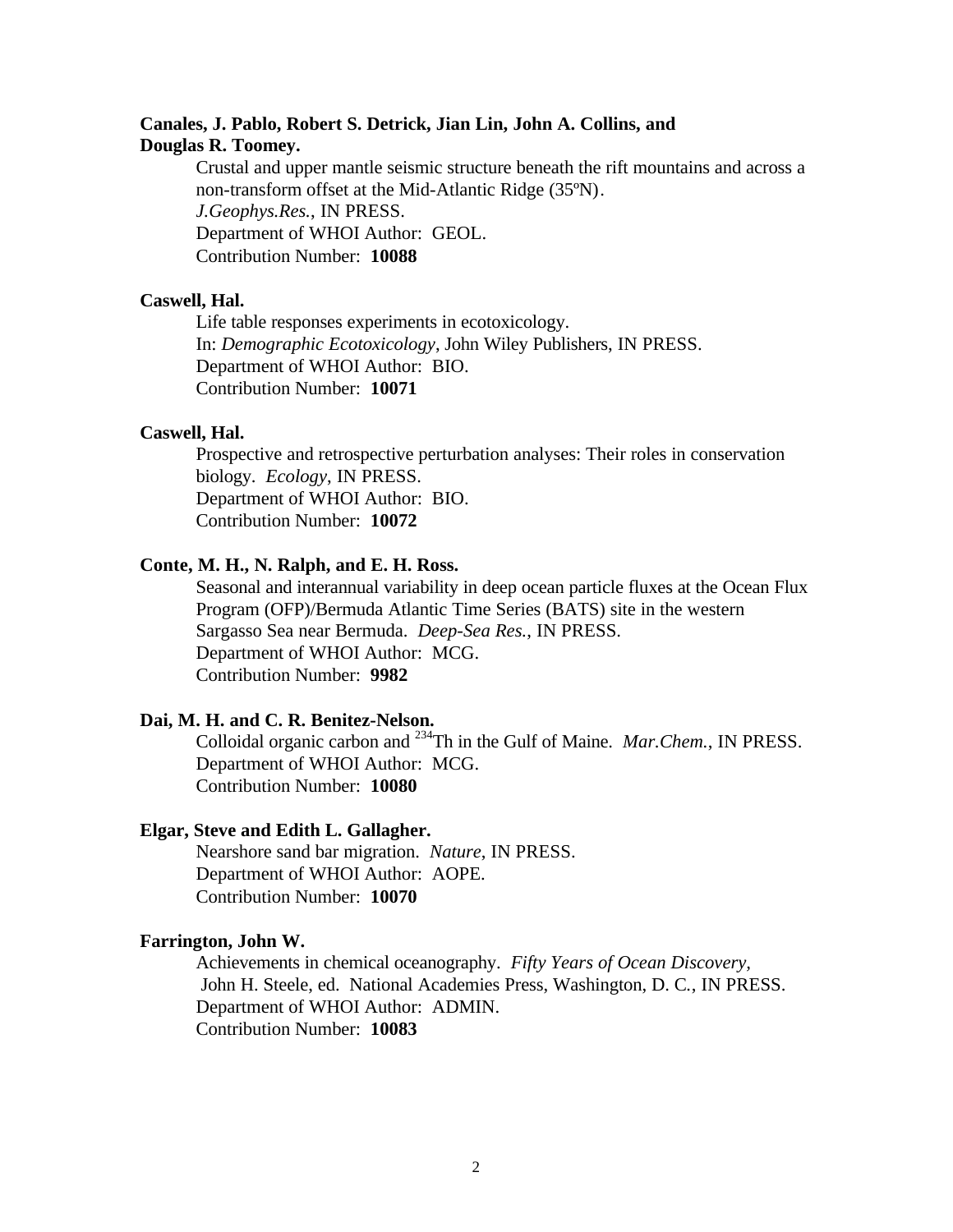#### **Garland, Elizabeth D. and Cheryl Ann Butman.**

Techniques for the indentification of bivalve larvae. *Mar.Ecol.Prog.Ser.*, IN PRESS. Department of WHOI Author: AOPE. Contribution Number: **10089**

# **Goldstone, J. V. and B. M. Voelker.**

Chemistry of superoxide radical  $(O_2)$  in seawater: CDOM associated sink of superoxide in coastal waters. *Environ.Sci.Tech.*, IN PRESS. Department of WHOI Author: MCG. Contribution Number: **10081**

### **Hannigan, Robyn E. and Edward R. Sholkovitz.**

Rare Earth Elements (REE) in natural terrestrial waters: Weathering of phosphate and the development of middle REE enrichments. *Chem.Geol.*, IN PRESS. Department of WHOI Author: MCG. Contribution Number: **9961**

# **Hart, Stanley R., Jerzy Blusztajn, Henry J. B. Dick, Peter S. Meyer, and Karlis Muehlenbachs.**

The fingerprint of seawater circulation in a 500-meter section of ocean crust gabbros. *Geochim.Cosmochim.Acta*, IN PRESS. Department of WHOI Author: GEOL. Contribution Number: **NONE**

# **Hassler, Deborah R., Bernhard Peucker-Ehrenbrink, and Greg E. Ravizza.**

Rapid determination of os isotopic composition by sparging  $OsO<sub>4</sub>$  into a magneticsector ICP-MS. *Chem.Geol.*, IN PRESS. Department of WHOI Author: MCG. GEOL. Contribution Number: **9952**

# **Headrick, R. H., J. F. Lynch, J. Apel, M. Badiey, C. S. Chiu, S. Finnette, M. Orr, B. Pasewark, A. Turgut, S. Wolf, J. Kemp, A. Newhall, K. von der Heydt, and D. Tielbuerger.**

Acoustic normal mode fluctuation statistics in the 1995 SWARM internal wave scattering experiment. *J.Acoust.Soc.Am.*, IN PRESS. Department of WHOI Author: AOPE. Contribution Number: **10076**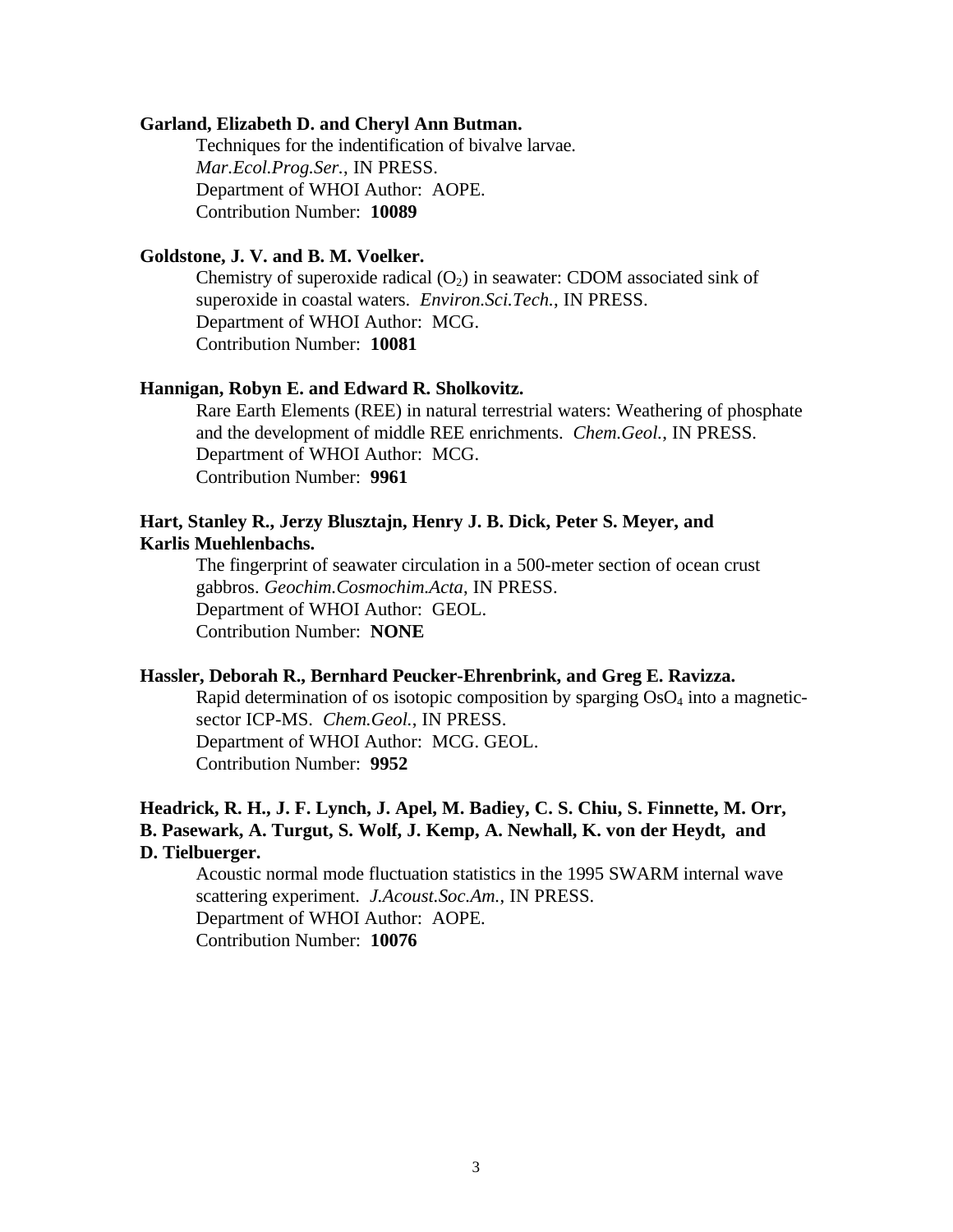# **Headrick, R. H., J. F. Lynch, J. Apel, M. Badiey, C. S. Chiu, S. Finnette, M. Orr, B. Pasewark, A. Turgut, S. Wolf, J. Kemp, A. Newhall, K. von der Heydt, D. Tielbuerger.**

Modeling mode arrivals in the 1995 SWARM experiment acoustic transmissions. *J.Acoust.Soc.Am.*, IN PRESS. Department of WHOI Author: AOPE. Contribution Number: **10077**

### **Keigwin, Lloyd D. and Robert Pickart.**

Slopewater current over the Laurentian fan on interannual to millenial timescales. *Nature*, IN PRESS. Department of WHOI Author: GEOL. PO. Contribution Number: **NONE**

# **Kreutz, K. J., P. A. Mayewski, I. I. Pittalwala, L. D. Meeker, M. S. Twickler, and S. I. Whitlow.**

Sea-level pressure variability in the Amundsen Sea region inferred from a West Antarctic glaciochemical record. *J.Geophys.Res.*, IN PRESS. Department of WHOI Author: MCG. Contribution Number: **10079**

# **Kurras, Gregory J., Daniel J. Fornari, Margo H. Edwards, Michael R. Perfit, and Matthew C. Smith.**

Volcanic morphology of the East Pacific Rise Crest 9º49'-52' N: Implications for volcanic emplacement processes at fast-spreading mid-ocean ridges. *Mar.Geophys.Res.*, IN PRESS. Department of WHOI Author: GEOL. Contribution Number: **10073**

### **Marchitto, Thomas M., Jr., William B. Curry, and Delia W. Oppo.**

Zinc concentration in benthic foraminifera reflect seawater chemistry. *Paleoceanography*, IN PRESS. Department of WHOI Author: GEOL. Contribution Number: **10074**

### **Martin, W. R., A. P. McNichol, and D. C. McCorkle.**

The radiocarbon age of calcite dissolving at the sea floor: Estimates from pore water data. *Geochim.Cosmochim.Acta*, IN PRESS. Department of WHOI Author: MCG., GEOL. Contribution Number: **10084**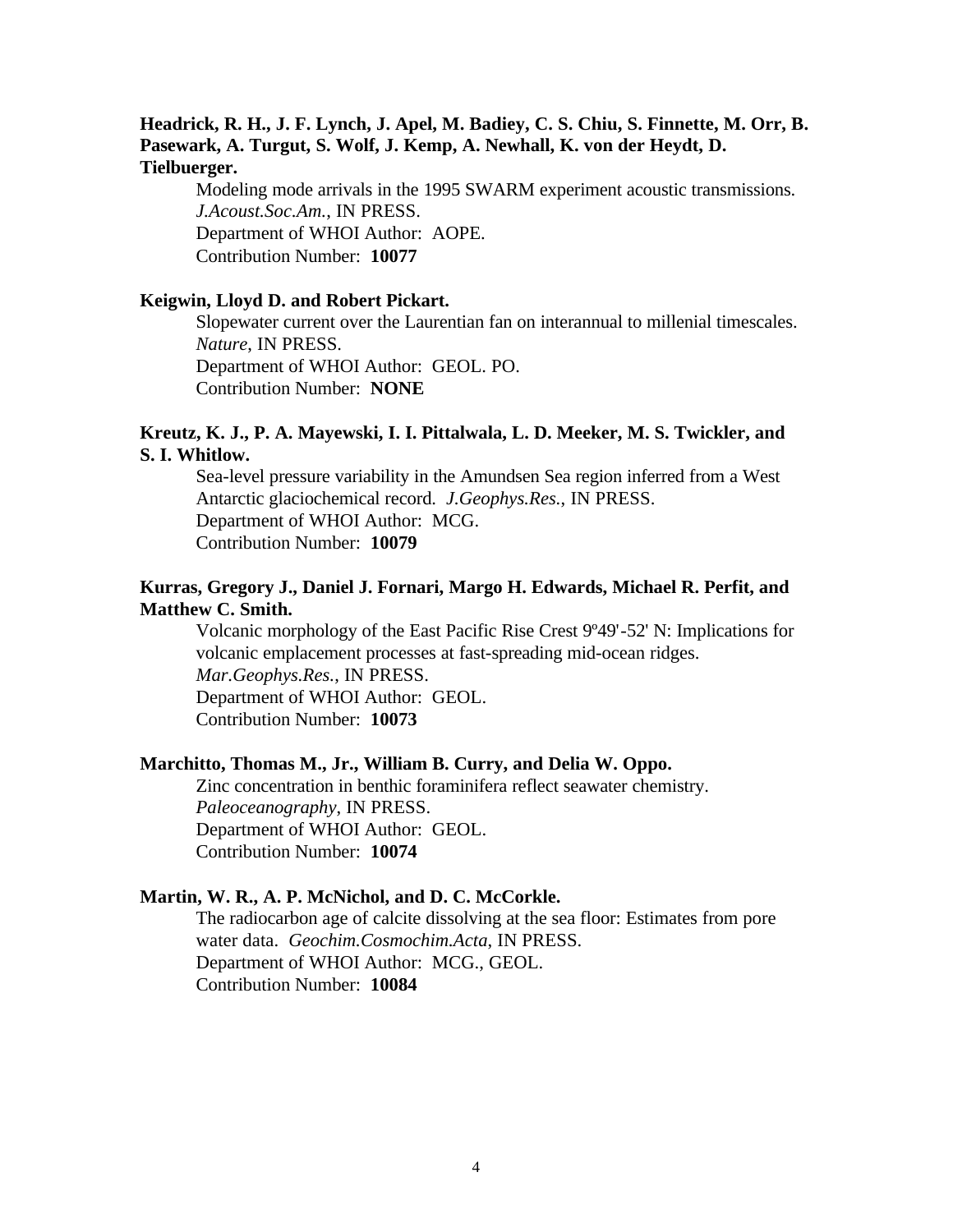#### **Nowacek, Douglas P., Randall S. Wells, and Peter L. Tyack.**

A platform for continuous behavioral and acoustic observation of free-ranging marine mammals: Overhead video combined with underwater audio. *Mar.Mamm.Sci.*, IN PRESS. Department of WHOI Author: BIO. Contribution Number: **10087**

### **Petch, S. T., R. A. Berner, and T. I. Eglinton.**

A field study of the chemical weathering of ancient sedimentary organic matter. *Org.Geochem.*, IN PRESS. Department of WHOI Author: MCG. Contribution Number: **9933**

### **Peucker-Ehrinbrink, Bernhard and Greg Ravizza.**

The effects of sampling artifacts on cosmic dust flux estimates: A re-evaluation of non-volatile tracers (Os, Ir). *Geochim.Cosmochim.Acta*, IN PRESS. Department of WHOI Author: MCG. GEOL. Contribution Number: **10085**

### **Schlezinger, Jennifer J. and John J. Stegemen.**

Dose and inducer-dependent induction of cytochrome P450 1A in endothelia of the eel, including in the swimbladder rete mirabile, a model microvascular structure. *Drug Metab.Dispos.*, IN PRESS. Department of WHOI Author: BIO. Contribution Number: **10099**

### **Sholkovitz, Edward and Ronald Szymczak.**

The estuarine chemistry of rare earth elements: Comparison of the Amazon, Fly, Sepik, and the Gulf of Papua Systems. *Earth Planet.Sci.Lett.*, IN PRESS. Department of WHOI Author: MCG. Contribution Number: **10078**

# **Sims, K. W. W., D. J. DePaolo, M. T. Murrell, W. S. Baldridge, S. Goldstein, D. Clague, and M. Jull.**

Porosity of the melting zone and variations in the solid mantle upwelling rate beneath Hawaii: Inferences from 238U-230Th-226Ra and 235U-231Pa disequilibria. *Geochim.Cosmochim.Acta*, IN PRESS. Department of WHOI Author: GEOL. Contribution Number: **NONE**

# **Stephen, R. A., J. A. Collins, J. A. Hildebrand, J. A. Orcutt, K. R. Peal, F. N. Spiess, and F. L. Vernon.**

Seafloor seismic stations perform well in study. *EOS*, IN PRESS. Department of WHOI Author: GEOL. Contribution Number: **10096**